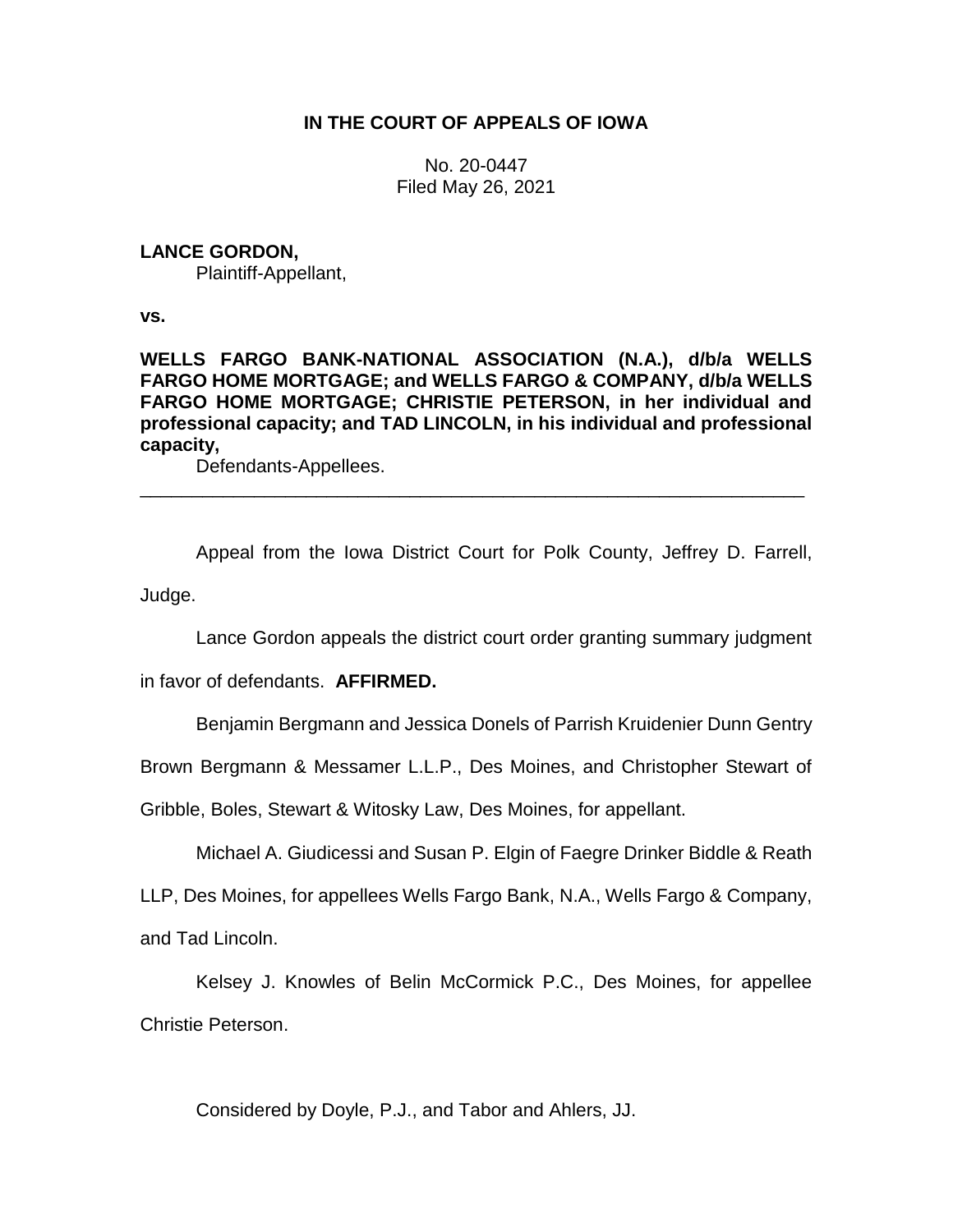## **AHLERS, Judge.**

Lance Gordon appeals the district court order granting defendant Wells Fargo Bank, N.A.'s motion for summary judgment.<sup>1</sup> Gordon's suit alleges Well Fargo and its employees engaged in race discrimination in violation of the Iowa Civil Rights Act (ICRA) when they decided to terminate Gordon's employment with Wells Fargo. On appeal, Gordon argues (1) a material dispute of fact precluded granting the summary judgment motion; (2) the district court erred by determining Gordon's managers could not be individually sued; and (3) Gordon is entitled to recover under Iowa Code chapter 91A (2018) for the commissions he was entitled to within thirty days of his termination.

## **I. Standard of Review**

"We review a district court's grant of summary judgment for correction of errors at law." *Hedlund v. State*, 930 N.W.2d 707, 715 (Iowa 2019). "Summary judgment is appropriate only when the record shows no genuine issues of material fact and the moving party is entitled to judgment as a matter of law." *Id.*; Iowa R. Civ. P. 1.981(3). We review the record in the light most favorable to the nonmoving party, and give that party "every legitimate inference that can be reasonably deduced from the record." *Id.*

## **II. Discrimination Claim**

 $\overline{a}$ 

Gordon alleges Wells Fargo discriminated against him on the basis of race

<sup>&</sup>lt;sup>1</sup> Gordon also appears to appeal the district court's grant of summary judgment in favor of Wells Fargo & Company, the parent company which owns Wells Fargo Bank, N.A. However, Wells Fargo & Company never employed Gordon, and Gordon does not explain on appeal how Wells Fargo & Company is liable for any alleged wrongdoing. As such, we affirm the district court's grant of summary judgment as to Wells Fargo & Company.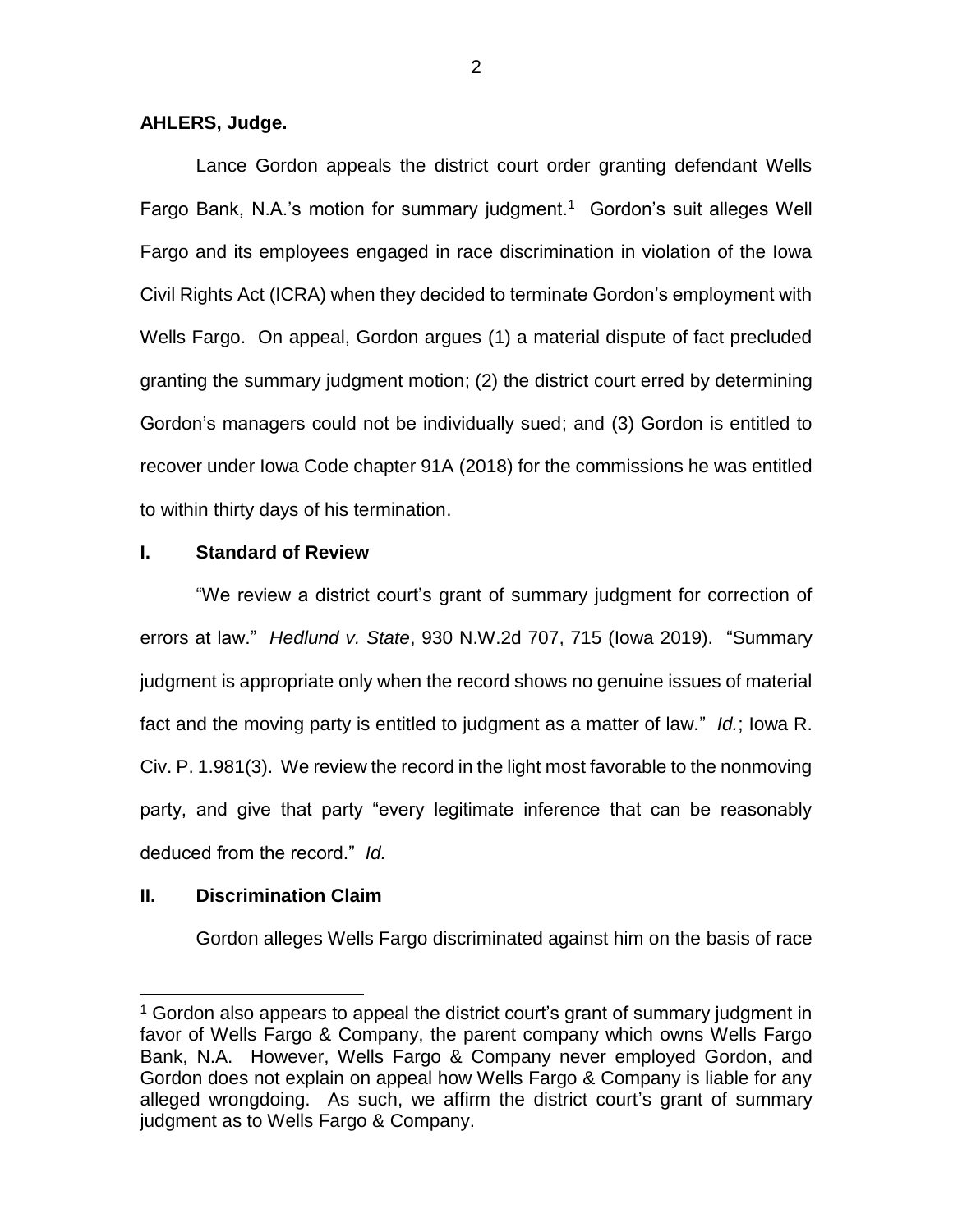when it fired him from his job as a home mortgage consultant. To prevail on a race-discrimination claim under the ICRA, Gordon must show (1) he was a member of a protected group; (2) he was qualified to perform the job and was performing satisfactorily; (3) he suffered an adverse employment action; and (4) circumstances permit an inference of discrimination. *See Johnson v. Mental Health Institute*, No. 16-1447, 2018 WL 351601, at \*8 (Iowa Ct. App. Jan. 10, 2018) (McDonald, J., specially concurring) (citing *Banks v. Deere*, 829 F.3d 661, 666 (8th Cir. 2016). There is no dispute as to the first and third elements, as Gordon is African-American and suffered an adverse employment action by being terminated. The fighting issue in this case is whether there is a genuine issue of material fact regarding the second and fourth elements, which are intertwined in this case.

Regarding the second element, we agree with the district court that the undisputed facts establish Gordon was not performing his job satisfactorily. The record shows Gordon's position at Wells Fargo required him to submit accurate and complete loan applications on behalf of potential Wells Fargo customers in order to determine whether Wells Fargo can "pre-approve" the customers for home loans. It was emphasized to Gordon during his training for the position that the failure to include all relevant information could produce negative consequences for Wells Fargo.

On July 9, 2017, Gordon completed a loan application for a husband and wife over the phone. During the phone call, the applicants informed Gordon they had an auto loan for a truck which they had acquired through Wells Fargo. Gordon erroneously left that information off the application before submitting it to Wells

3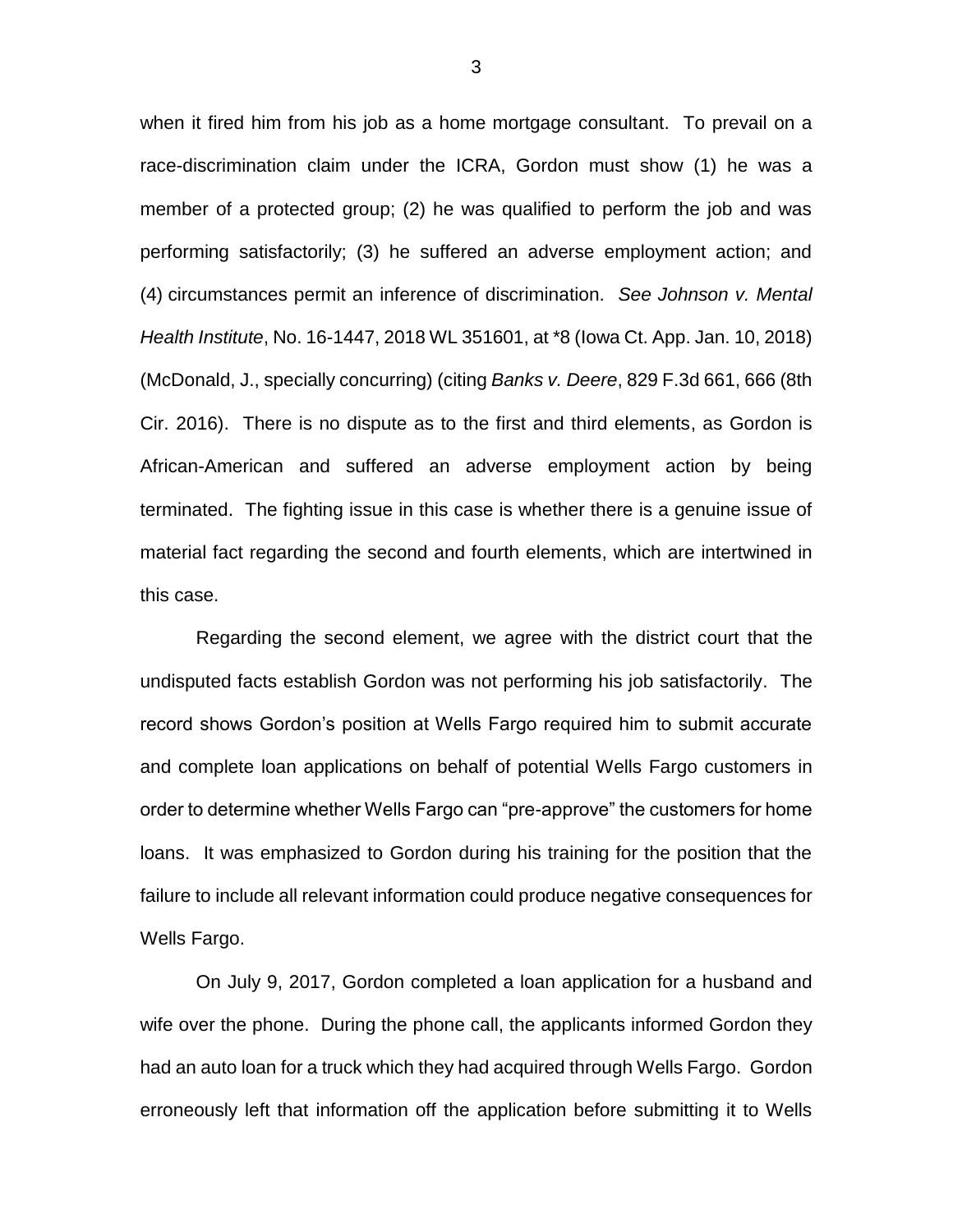Fargo's internal system for approving loans. He also failed to include the applicants' home mortgage liability in the application. As a result of these errors, the applicants improperly received a more favorable pre-approved loan based on the incorrect debt-to-income ratio reflected in the application.

As part of a routine audit, Wells Fargo's quality assurance department listened to the call between Gordon and the applicants and identified Gordon's errors on the application. An internal investigation was conducted by a separate division within Wells Fargo, and that division recommended termination. The recommendation was reviewed by Well Fargo's Quality Assurance and Employee Relations divisions, both of which concurred with the internal investigation's recommendation. Gordon was terminated in October 2017.

Gordon admitted that he made errors on the application. Nonetheless, he maintains a genuine issue of material fact exists as to whether he has shown a prima facie case of race discrimination under the ICRA. Like the district court, we agree no such question of material fact exists. Gordon did not fulfill his duties as an employee of Wells Fargo. While Gordon does not believe he should have been terminated due to his mistakes, it is not the court's place to second guess Wells Fargo's personnel decisions. *See, e.g.*, *Watkins v. City of Des Moines*, No. 2020 WL 2988546, at \*7 (Iowa Ct. App. June 3, 2020) ("[O]ur court is not equipped to be a 'super personnel department that second-guesses employers' business judgment.'" (citing *Riley v. Elkhart Cmty. Sch.*, 829 F.3d 886, 895 (7th Cir. 2016))). Gordon has not established he was performing his work satisfactorily, so he does not meet the second element of a prima facie case for race discrimination.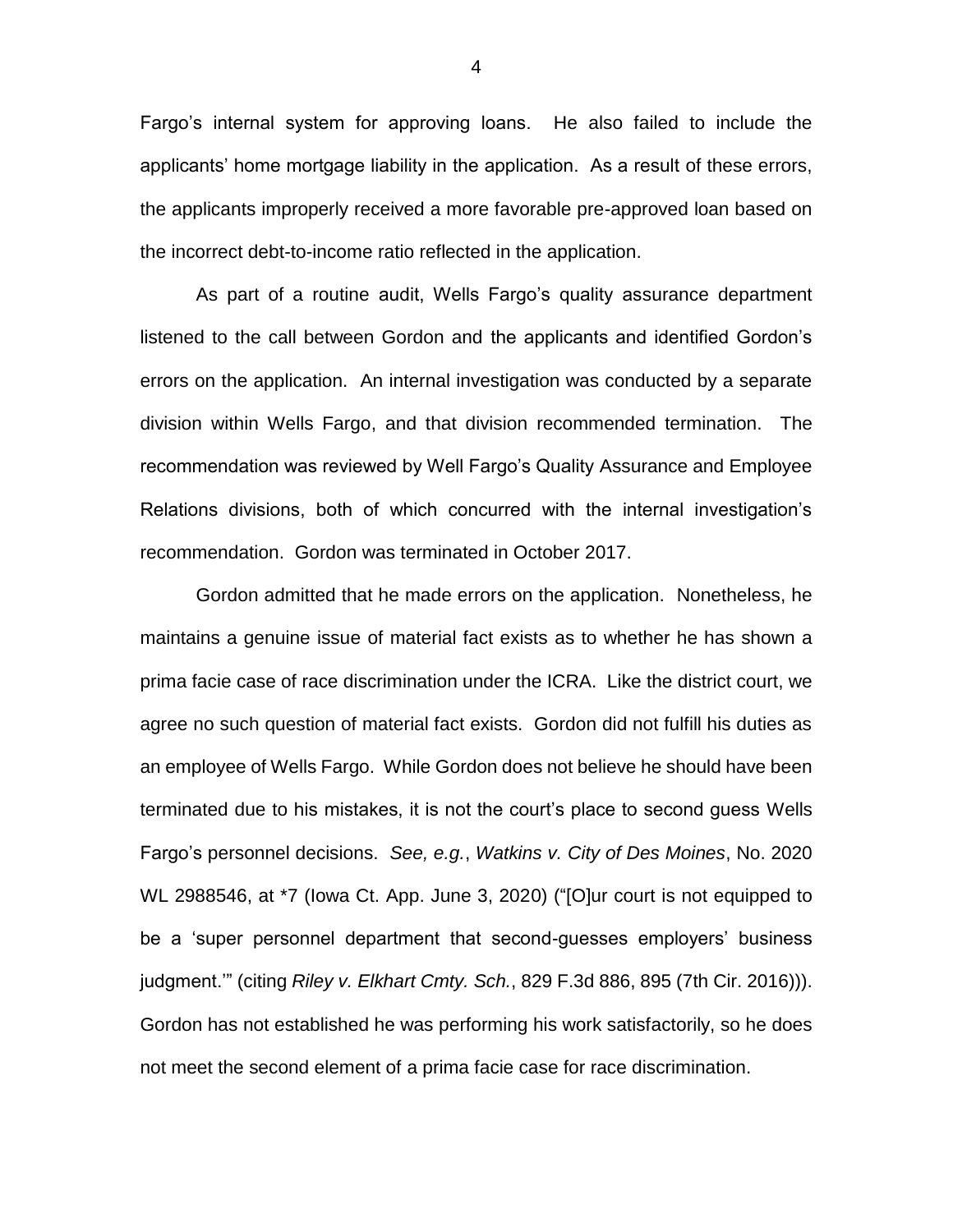While Gordon's race discrimination claim fails as a result of his inability to show satisfactory work performance, we will address the fourth element of a prima facie case (i.e., circumstances permit an inference of discrimination), as it is intertwined with Gordon's job performance.<sup>2</sup> To attempt to generate a factual dispute that circumstances permit an inference of race discrimination, Gordon relies primarily on an affidavit of a former co-worker, J.R., who is white. According to his affidavit, J.R. also worked at Wells Fargo as a home mortgage consultant before being promoted to a different position prior to leaving Wells Fargo. J.R. asserts that, on "multiple occasions" during his time as a home mortgage consultant, he "omitted and overlooked customers' debt, income and asset information that should have been included in their loan application" and that he was negligent in doing so. J.R. further asserts he was allowed to correct the

 $\overline{a}$ 

 $2$  As referenced above, we have approached our analysis of the prima facie case as being a four-element cause of action. *See Johnson*, 2018 WL 351601, at \*8 (McDonald, J., specially concurring). There is also authority for approaching the prima facie case as consisting of three elements, namely (1) plaintiff is a member of a protected class, (2) plaintiff was performing the work satisfactorily, and (3) plaintiff suffered an adverse employment action. *See Farmland Foods, Inc. v. Dubuque Human Rights Comm'n*, 672. N.W.2d 733, 741 n.1 (Iowa 2003). In cases such as this, where a plaintiff offers no direct evidence of discriminatory intent, the *McDonnell Douglas* framework is invoked. *See Smidt v. Porter*, 695 N.W.2d 9, 14 (Iowa 2005) (referring to *McDonnell Douglas Corp. v. Green*, 411 U.S. 792 (1973)). The *McDonnell Douglas* framework requires the plaintiff to carry the burden of establishing a prima facie case of discrimination. *Hedlund*, 930 N.W.2d at 720. If the prima facie case is established, the burden shifts to the employer to articulate legitimate, nondiscriminatory reasons for its employment action. *Id.* If the employer meets that burden, the burden returns to the plaintiff to show the employer's proffered reason was pretextual and that unlawful discrimination was the real reason for the employment action. *Id.* Here, we have found Gordon did not meet the second element of his prima facie case, which would justifiably end the discussion. However, analyzing the fourth element under *Johnson* involves much of the same discussion as would be involved in analyzing the *McDonnell Douglas* burden-shifting framework. So, our forthcoming discussion addresses both the prima facie case and the *McDonnell Douglas* framework.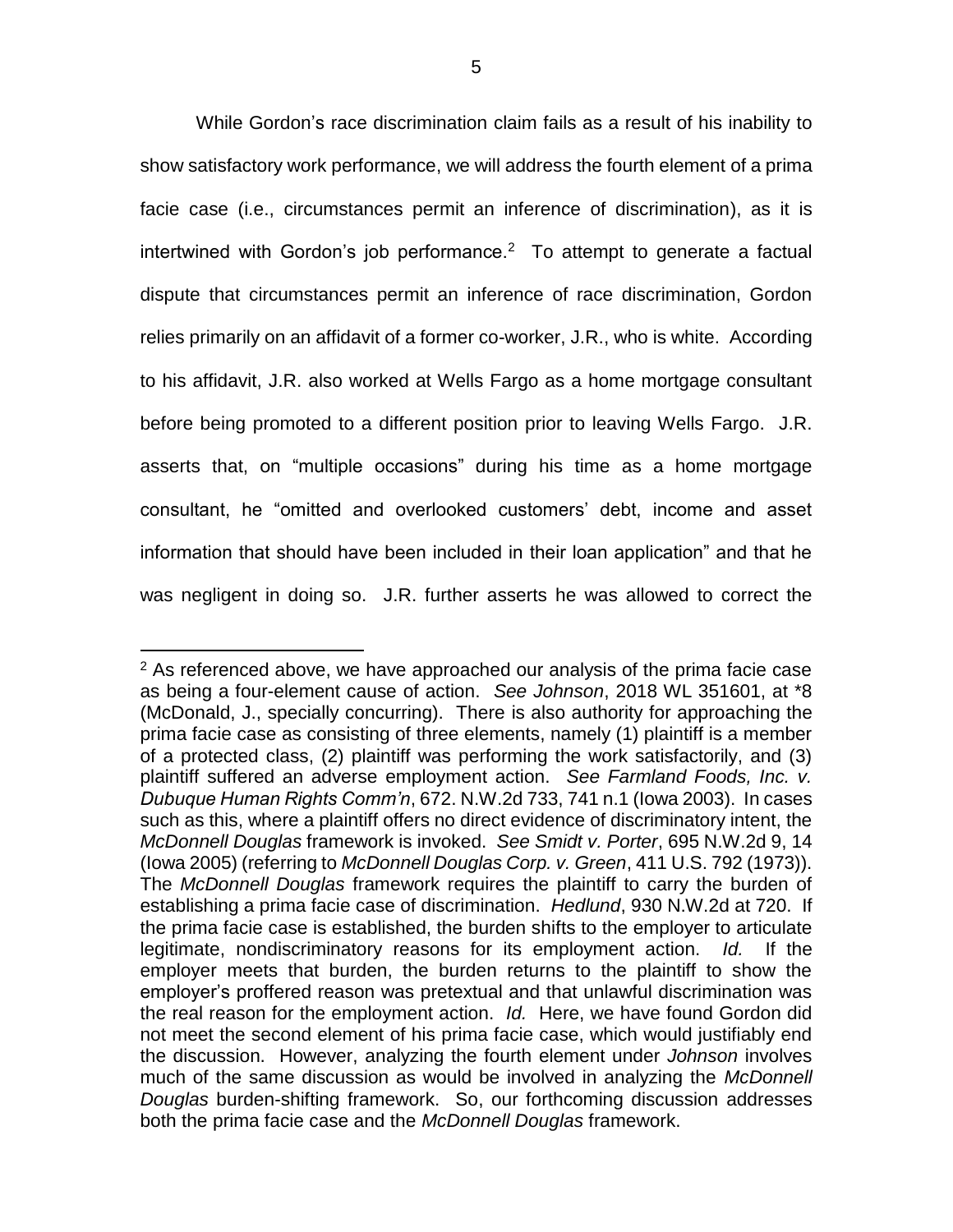omissions and never received any negative treatment as a result. $3$  So, according to Gordon's argument, Gordon and J.R. were similarly situated in that both made the same mistakes in negligently failing to include accurate asset, debt, and income information on customer's loan applications, but they were treated differently. Specifically, Gordon, the African-American employee, was terminated while J.R., the white employee, suffered no adverse employment action. Thus, Gordon argues, the circumstances permit an inference of racial discrimination, or, in the terminology of the *McDonnell Douglas* burden-shifting framework, the claim Gordon was fired for unsatisfactory job performance was pretextual and the real

reason for his termination was racial discrimination.

At first glance, Gordon's argument appears compelling. However, careful

consideration of the facts, including J.R.'s affidavit, negates the persuasiveness of

 $\overline{a}$  $3$  In their entirety, the factual recitals in J.R.'s affidavit are:

<sup>1.</sup> I was born [in 1981], and I reside in Polk County, Iowa.

<sup>2.</sup> I am Caucasian and my skin color is white.

<sup>3.</sup> I worked at [Wells Fargo] for approximately three and a half (3 ½ years).

<sup>4.</sup> During my time working for Wells Fargo, I worked mostly as a Home Mortgage Consultant. I was later promoted to a [different position].

<sup>5.</sup> As part of my job while working as a Home Mortgage Consultant, I was responsible for obtaining debt, income and asset information from prospective customers and seeking pre-approval for them during the home mortgage buying process.

<sup>6.</sup> On multiple occasions while obtaining information regarding a prospective customers' debts, incomes and assets, I omitted and overlooked customers' debt, income and asset information that should have been included in their loan application. These omissions were not done with ill intent but rather made accidentally due to my negligence.

<sup>7.</sup> After recognizing the omissions after the customer was preapproved, I was allowed to correct the omissions on the customer's application.

<sup>8.</sup> I was never terminated or written up for failing to provide or omitting information on a loan application of a customer.

<sup>9.</sup> I left work with Wells Fargo voluntarily.

<sup>10.</sup> All of the facts expressed in this Affidavit are true and correct.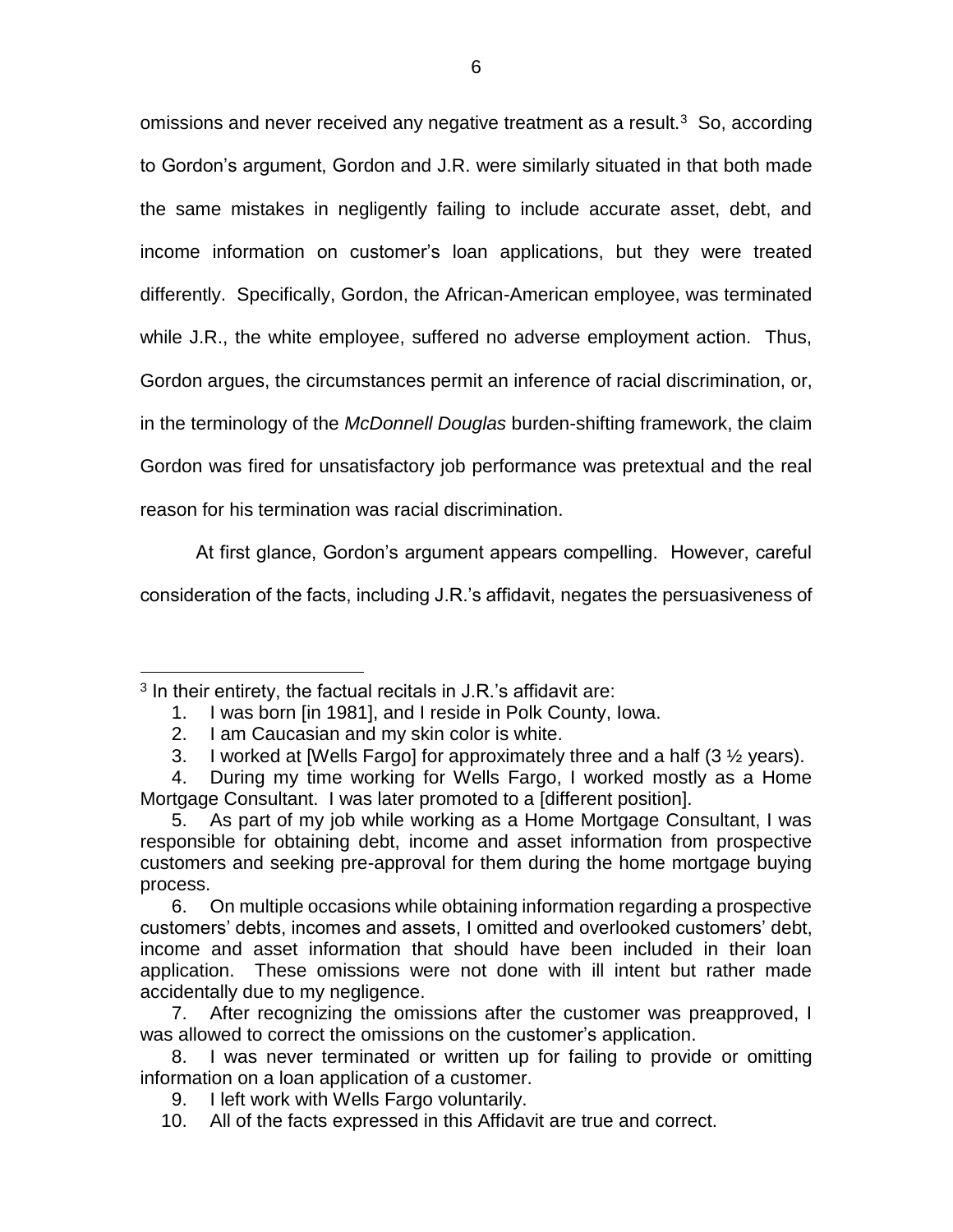his argument. In particular, Wells Fargo's lack of knowledge of several details negates any inference of discriminatory intent.

First, as previously noted, Gordon's errors were discovered by a random quality assurance review of one of his loan application phone calls. The persons responsible for discovering Gordon's errors, investigating the errors, and making the decision to terminate Gordon's employment as a result were all employed in divisions or departments of Wells Fargo geographically distanced from Gordon's work location. There is no evidence in this record that any of the persons involved in the discovery, investigation, or resulting discipline knew Gordon or his race. With no evidence the persons making the firing decision knew Gordon's race, there is no way to infer their actions were racially motivated.

Second, lack of evidence Wells Fargo knew of J.R.'s transgressions negates any finding that J.R. and Gordon were similarly situated individuals and thus negates any inference Gordon was treated differently based on race. Gordon points out that whether individuals are similarly situated is typically an issue to be resolved by a fact-finder at trial and not by summary judgment. *See, e.g., Wyngarden v. State Judicial Branch*, No. 13-0863, 2014 WL 4230192, at \*10 (Iowa Ct. App. Aug. 27, 2014). However, as the party faced with a motion supported by evidence that undisputed facts warranted summary judgment, Gordon had the obligation to produce competing evidence to generate a factual dispute. *See* Iowa R. Civ. P. 1.981(5) (requiring party resisting summary judgment to "set forth specific facts showing that there is a genuine issue for trial); *Slaughter v. Des Moines Univ. Coll. of Osteopathic Med.*, 925 N.W.2d 793, 808 (Iowa 2019) (noting summary judgment is the "put up or shut up moment in a lawsuit" when the

7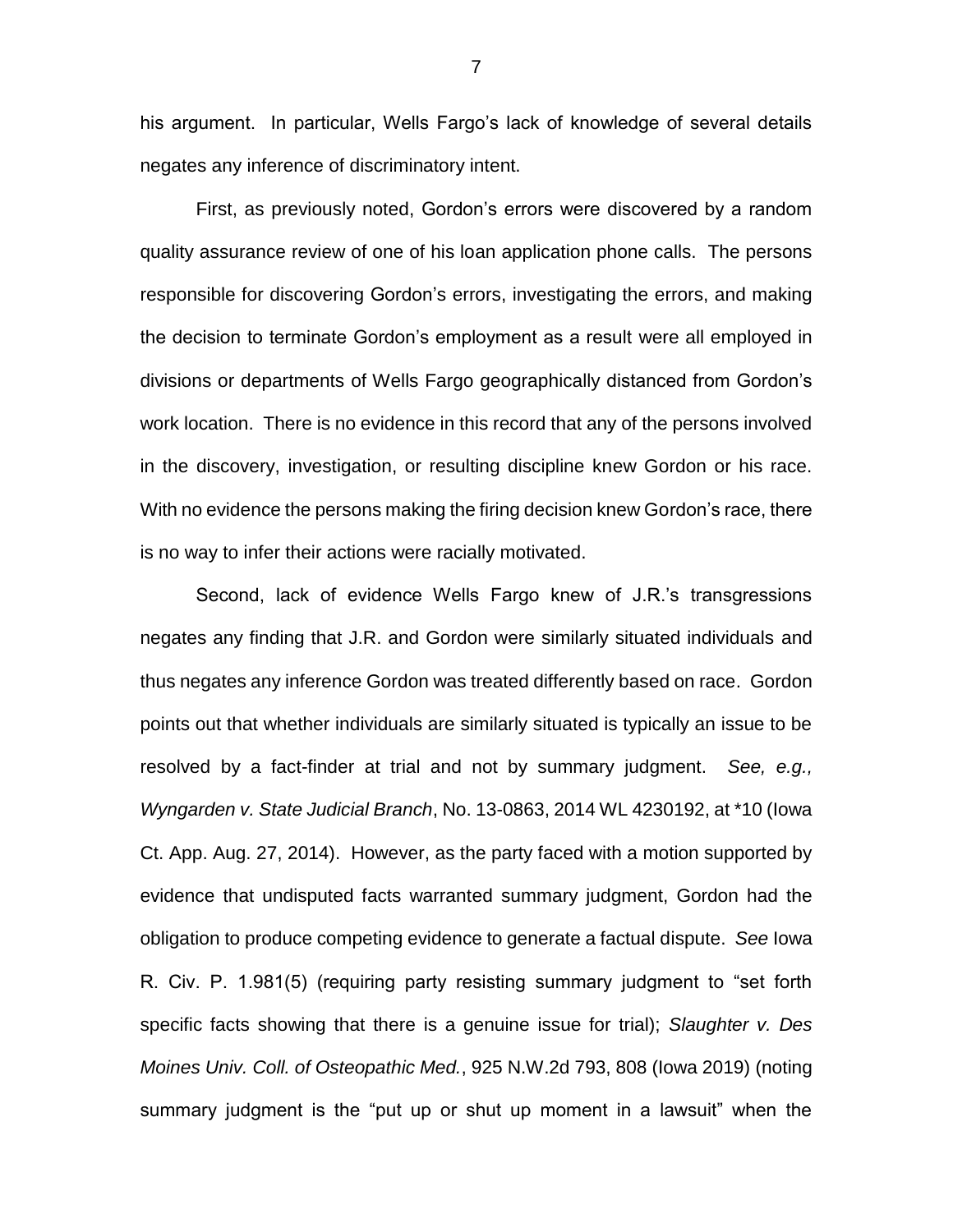resisting party must show facts that generate a factual dispute for resolution at trial). Gordon has not done that. Nothing in J.R.'s affidavit or elsewhere in the record suggests Wells Fargo knew about J.R.'s omissions that are claimed to be similar to Gordon's omissions. With no evidence Wells Fargo knew of J.R.'s missteps, there is no factual dispute that J.R. is not similarly situated to Gordon. In other words, with no evidence Wells Fargo knew about J.R.'s mistakes while knowing about Gordon's, in Wells Fargo's eyes, the employees being compared were J.R., a white man with no known unsatisfactory job performance, and Gordon, an African-American man with known unsatisfactory job performance. In that light, the two employees are not similarly situated and no racial discrimination can be inferred from the decision to terminate Gordon for poor job performance, even if it turned out J.R. secretly had done the same thing.

### **III. Individual Defendants**

Gordon next argues the district court erred by dismissing the claims against two Wells Fargo employees, Christi Peterson, his manager, and Tad Lincoln, his second-level manager. As a preliminary matter, we note that Gordon's claims against Peterson and Lincoln are identical to the claims made against Wells Fargo. For the same reasons Gordon's claims against Wells Fargo fail, his claims against Peterson and Lincoln fail as well. Furthermore, while a plaintiff making a claim under the ICRA can recover against a supervisory employee, recovery cannot be made against an individual employee who does not have the ability to influence or control the employment action at issue. *See Vivian v. Madison*, 601 N.W.2d 872, 876–78 (Iowa 1999). Here, there is no evidence either Peterson or Lincoln had any meaningful involvement with the decision to fire Gordon. The record indicated

8